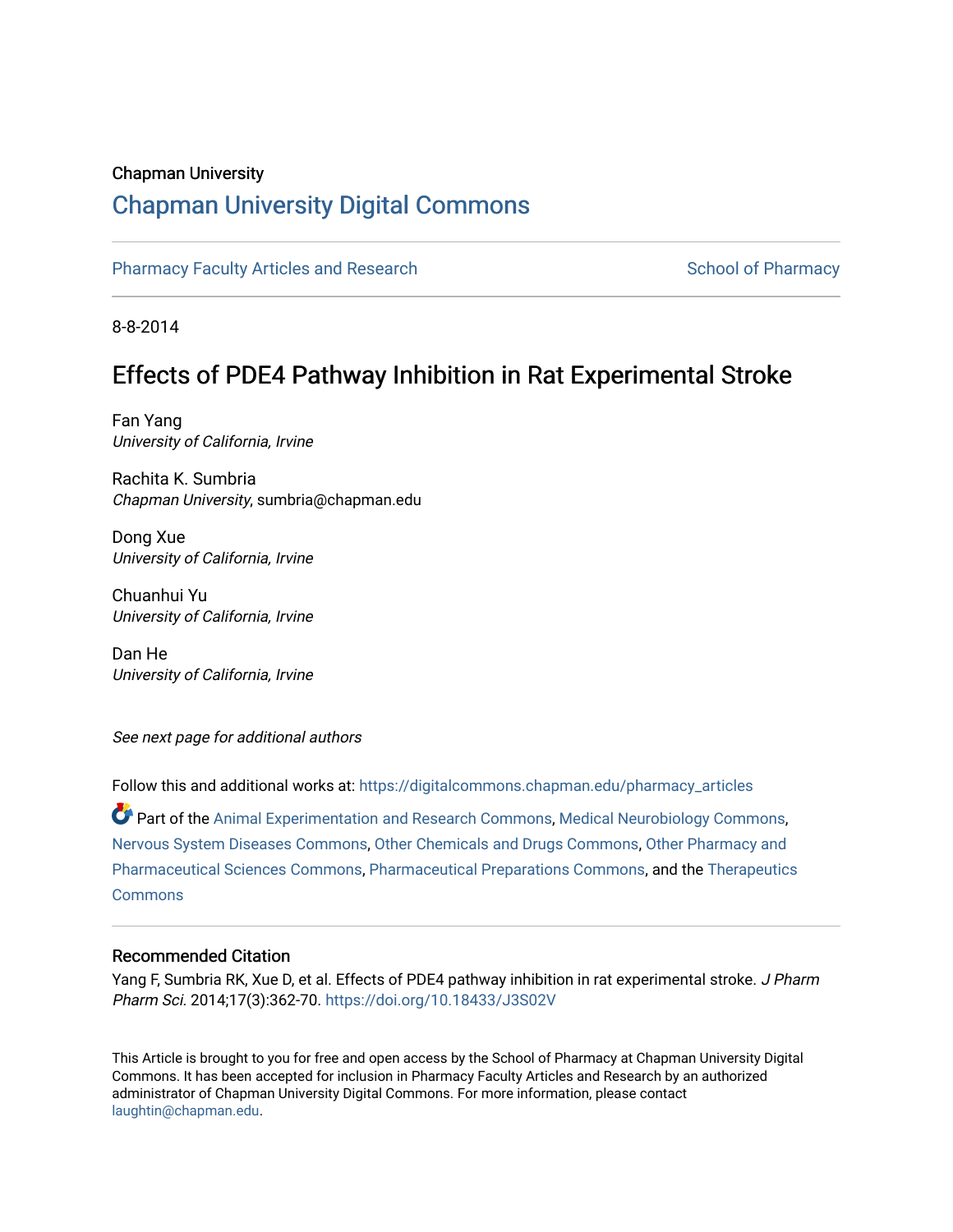## Effects of PDE4 Pathway Inhibition in Rat Experimental Stroke

#### **Comments**

This article was originally published in Journal of Pharmacy and Pharmaceutical Sciences, volume 17, issue 3, in 2014. <https://doi.org/10.18433/J3S02V>

#### Creative Commons License



This work is licensed under a [Creative Commons Attribution-Share Alike 4.0 License.](https://creativecommons.org/licenses/by-sa/4.0/)

Copyright The authors

#### Authors

Fan Yang, Rachita K. Sumbria, Dong Xue, Chuanhui Yu, Dan He, Shuo Liu, Annlia Paganini-Hill, and Mark J. Fisher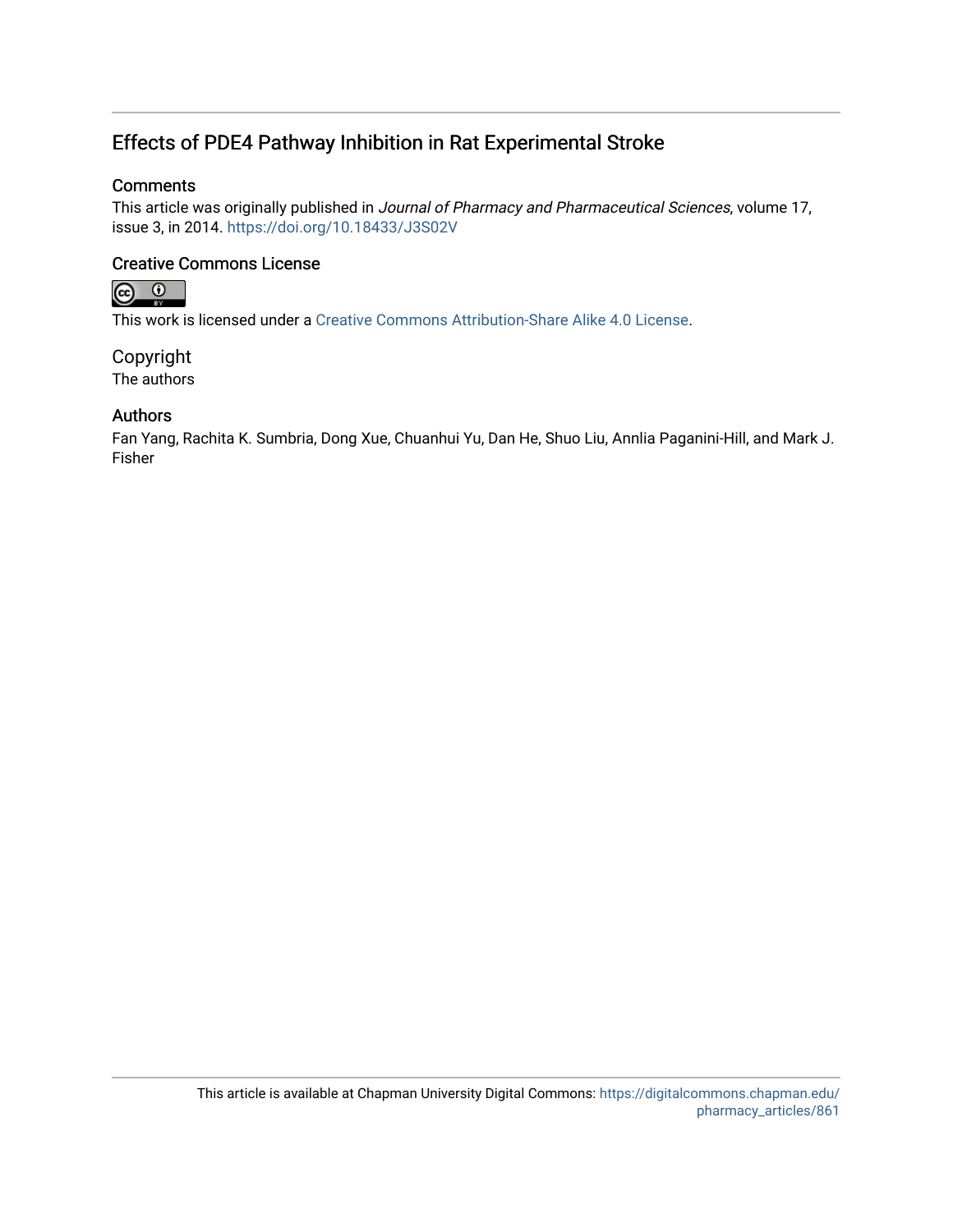# **Effects of PDE4 Pathway Inhibition in Rat Experimental Stroke**

Fan Yang<sup>1</sup>, Rachita K. Sumbria<sup>2,4</sup>, Dong Xue<sup>2</sup>, Chuanhui Yu<sup>2</sup>, Dan He<sup>2</sup>, Shuo Liu<sup>1</sup> Annlia Paganini-Hill<sup>2</sup>, Mark J. Fisher<sup>1,2,3</sup>

<sup>1</sup> Departments of Anatomy & Neurobiology, <sup>2</sup> Neurology, and <sup>3</sup> Pathology & Laboratory Medicine, University of California, Irvine, California; 4 Department of Biopharmaceutical Sciences, School of Pharmacy, Keck Graduate Institute, Claremont, California

Received, April 15, 2014; Revised, July 16, 2014; Accepted July 17, 2014; Published, July 17, 2014.

**ABSTRACT** - **PURPOSE:** The first genomewide association study indicated that variations in the phosphodiesterase 4D (PDE4D) gene confer risk for ischemic stroke. However, inconsistencies among the studies designed to replicate the findings indicated the need for further investigation to elucidate the role of the PDE4 pathway in stroke pathogenesis. Hence, we studied the effect of global inhibition of the PDE4 pathway in two rat experimental stroke models, using the PDE4 inhibitor rolipram. Further, the specific role of the PDE4D isoform in ischemic stroke pathogenesis was studied using PDE4D knockout rats in experimental stroke. **METHODS:** Rats were subjected to either the ligation or embolic stroke model and treated with rolipram (3mg/kg; i.p.) prior to the ischemic insult. Similarly, the PDE4D knockout rats were subjected to experimental stroke using the embolic model. **RESULTS:** Global inhibition of the PDE4 pathway using rolipram produced infarcts that were 225% (p<0.01) and 138% (p<0.05) of control in the ligation and embolic models, respectively. PDE4D knockout rats subjected to embolic stroke showed no change in infarct size compared to wild-type control. **CONCLUSIONS:** Despite increase in infarct size after global inhibition of the PDE4 pathway with rolipram, specific inhibition of the PDE4D isoform had no effect on experimental stroke. These findings support a role for the PDE4 pathway, independent of the PDE4D isoform, in ischemic stroke pathogenesis.

This article is open to **POST-PUBLICATION REVIEW**. Registered readers (see "For Readers") may **comment** by clicking on ABSTRACT on the issue's contents page.

 $\_$  , and the contribution of the contribution of  $\mathcal{L}_\mathcal{A}$  , and the contribution of  $\mathcal{L}_\mathcal{A}$ 

#### **INTRODUCTION**

Stroke is a multifactorial disorder and growing evidence suggests that genetic determinants contribute to stroke risk (1). The results of the first genome-wide association study indicated that variations in phosphodiesterase 4D (PDE4D) gene are associated with increased stroke susceptibility in an Icelandic population (2). The same study suggested that inhibition of PDE4D using small-molecule inhibitors may decrease stroke risk in individuals predisposed to PDE4D polymorphisms (2). Since then, numerous replication studies in diverse population groups have been performed to determine the role of the PDE4D gene in ischemic stroke predisposition. While studies from India, Pakistan, China, and Australia have confirmed a similar association between PDE4D and ischemic stroke risk, other studies involving different population groups have failed to confirm an association (3-8). Hence, the definite role of PDE4D in stroke pathogenesis remains unresolved.

Cyclic nucleotide phosphodiesterases (PDEs) regulate cyclic adenosine monophosphate (cAMP) and cyclic guanosine monophosphate (cGMP) signaling by controlling their degradation (9-11). Among the PDE family, PDE4 specifically controls intracellular cAMP levels by catalyzing its hydrolysis (12) and pharmacological manipulation of the PDE4 pathway has been exploited therapeutically in experimental stroke (13, 14). Despite the growing attention on the involvement of PDE4 and its isoform, PDE4D, in ischemic stroke risk, only one experimental stroke study has attempted to assess the role of the PDE4D isoform in stroke pathogenesis. However, no causal effect between PDE4D and stroke injury has been established (15).

The present study was thus undertaken to elucidate the role of the PDE4 pathway, particularly the PDE4D isoform, in stroke pathogenesis. We

 $\mathcal{L}_\text{max}$ 

**Corresponding Author:** Mark Fisher, M.D., UC Irvine Medical Center, 101 The City Drive South, Shanbrom Hall 55, Room 121, Orange, CA. Email: mfisher@uci.edu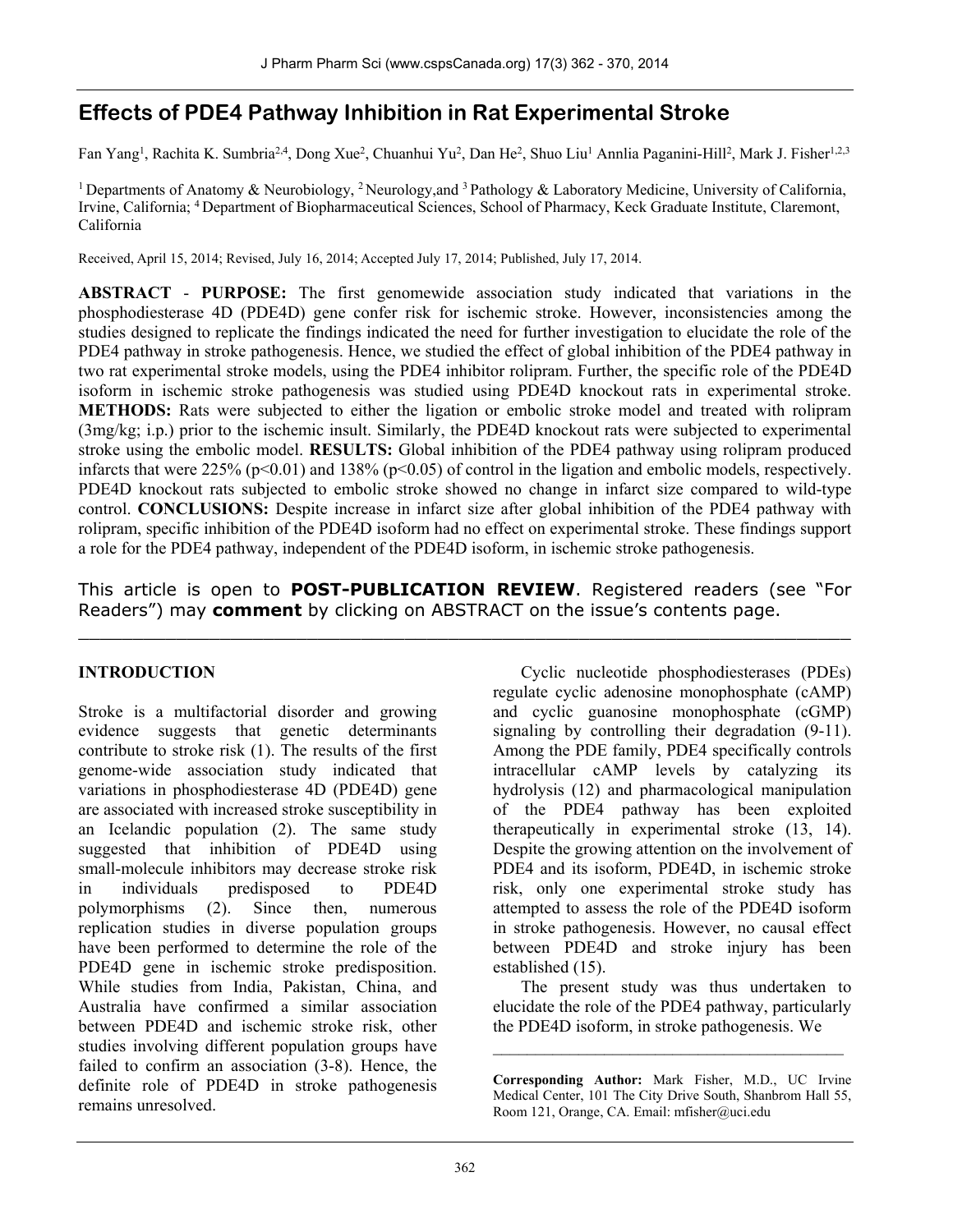studied the effects of global inhibition of the PDE4 pathway using the PDE4 inhibitor rolipram in both a ligation and an embolic experimental stroke model. To approximate the effects of genetic alteration of PDE4 pathway on stroke susceptibility, we gave rolipram prior to (rather than following) the ischemic insult. Specific role of the PDE4D isoform in stroke pathogenesis was determined using PDE4D knockout (KO) rats in an embolic experimental stroke model. Recently, we have shown that PDE4/PDE4D regulates brain microvascular fibrinolysis in vitro (16). In the present study, we studied the effect of PDE4 pathway inhibition on brain microvascular fibrinolysis *in vivo*, using immunofluorescence and gene expression microarray.

## **MATERIALS AND METHODS**

#### **Animals:**

Adult male Fisher-344 rats weighing 200-250 grams and adult male Wistar rats weighing 300-400 grams (Charles River Labs, Hollister, CA) and adult male PDE4D knockout Fisher-344 rats, 10-12 weeks old, were used. PDE4D knockout rats were created using DNA transposon insertional mutagenesis (Transposagen, Lexington, KY). The Institutional Animal Care and Use Committee at the University of California at Irvine approved the animal protocol in accordance with NIH guidelines.

#### **Drug preparation and administration:**

Rolipram (Fisher Scientific, Fairlawn, NJ) was dissolved in vehicle (2% DMSO in distilled water), at a concentration of 1 mg/ml. Both drug and vehicle were pre-dissolved, individually packed, and kept at -20ºC. Individual containers were coded by a researcher not involved in other experimental procedures. Animals were equally divided into experimental and control groups. Either drug (3 mg/kg) or vehicle was given i.p. to rats 30 minutes before the onset of ischemia for ligation model and 60 minutes before the onset of ischemia for embolic model. The time of treatment administration differed for the two models due to difference in the time required for surgical preparation and induction of experimental stroke. Inner ear temperature was measured at the time of i.p. dosing, after brain ischemia and reperfusion, and before sacrifice.

#### **Ligation model:**

Male Fisher-344 adult rats were initially

anesthetized with 3% isoflurane in a mixture of 30% oxygen and 70% air. Isoflurane level was reduced to 1.5% for maintenance of anesthesia throughout surgery. A ligation model of focal ischemia was performed as previously described (17) with modifications. Briefly, both right and left common carotid arteries (CCAs) were isolated and loose ligatures were placed around each of them. The middle cerebral artery (MCA) was ligated with a 10-O ligature at the point proximal to the rhinal fissure, and interruption of blood flow was verified visually. MCA was ligated distal to lenticulostriate arteries. Three to four hours after preparative surgery, both CCAs were clamped for 1 hour under brief anesthesia (less than 5 minutes). Similar duration of anesthesia was used at the end of ischemia to allow removal of clips on the CCAs. Rats subjected to the ligation model were used for infarct analysis as described below. Fisher-344 rats were used for the ligation model since previous studies have demonstrated consistent infarct formation using this rat strain (18).

### **Embolic model:**

For the embolic model, male Wistar rats were initially anesthetized with 3% isoflurane in a mixture of 30% oxygen and 70% air. Isoflurane level was reduced to 1.5% for maintenance of anesthesia throughout surgery. PDE4D knockout Fisher-344 rats (Transposagen, Lexington, KY) weighing 250-350 grams were also subjected to embolic stroke, with wild-type Fisher-344 rats used as controls. Embolic stroke was induced as previously described (19). Briefly, femoral arterial blood from a donor rat was withdrawn into 20cm of PE-50 tubing and incubated at 37°C for 2 hours and then incubated at 4°C for 22 hours. The modified PE-10 tubing with the pre-formed clots was advanced towards the origin of MCA through external carotid artery (ECA) and internal carotid artery (ICA). Blood clots were injected into the ICA through the carotid catheter with 5µl saline. Since the embolic stroke model was first established using the Wistar rats and since then has been widely performed on Wister rats, we used this specific strain for embolic stroke in the present study (20). The Fisher-344 rats were used to study the effect of the PDE4D isoform on embolic stroke since this is a readily available knockout rat strain.

Arterial blood gases, blood pressure and inner ear temperature were measured at the time of dosing, before surgery, after onset of stroke, and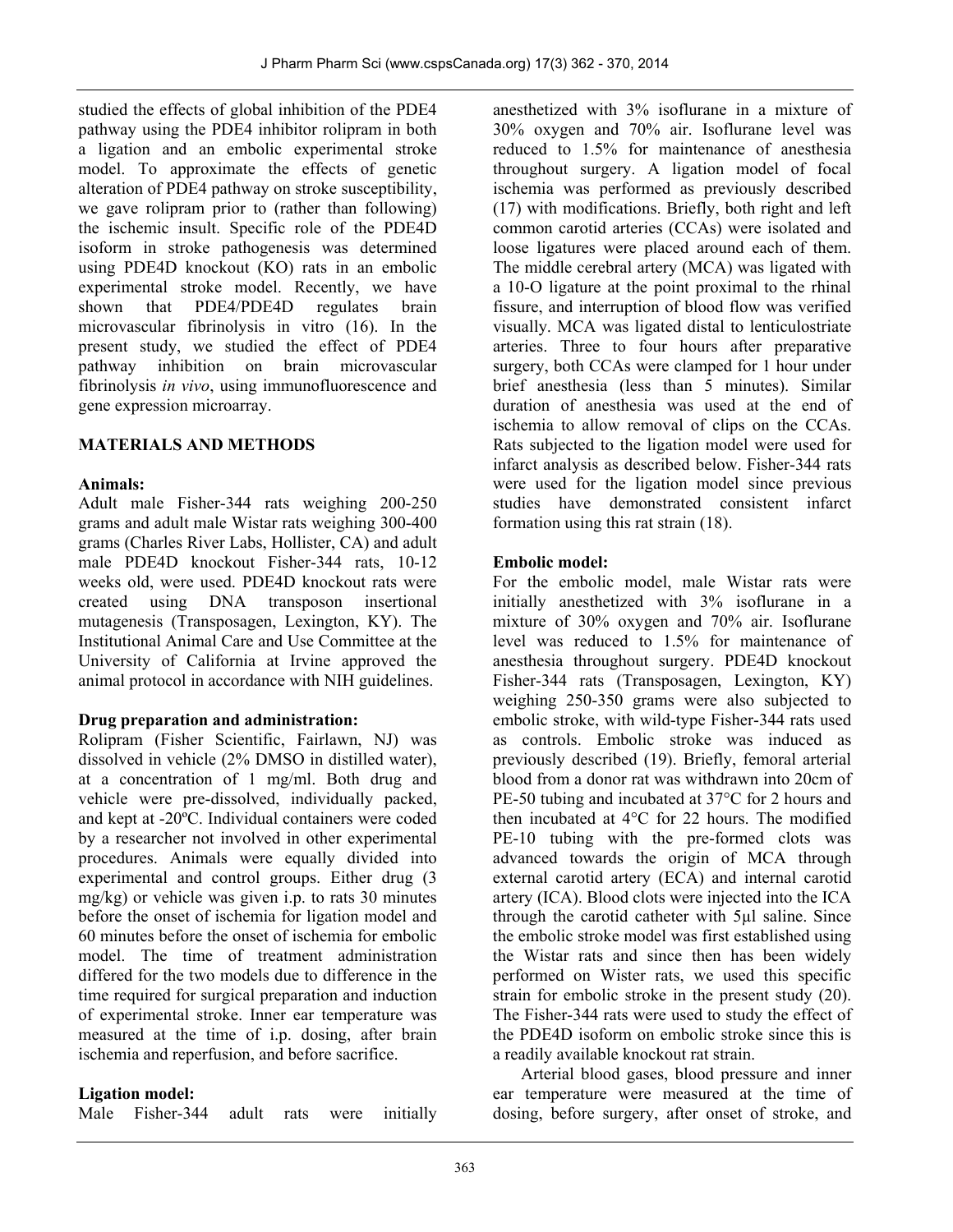before sacrifice. Arterial blood gases were measured using Trupoint blood analysis system (ItcMed, Edison, NJ). Relative regional blood flow was measured using Laser Doppler flow meter (Perimed AB, Jarfalla, Sweden). 24 hours after onset of stroke, examinations were performed as previously described (19), and animals with score 0 and 1 were excluded. Rats subjected to embolic stroke were used for infarct analysis or mechanistic studies as described below.

### **TTC staining:**

Animals were euthanized 24 hours after stroke onset by exsanguination under isoflurane anesthesia. The brains were then quickly removed and sectioned coronally at 2-mm intervals and incubated in a  $1\%$  solution of 2, 3, 5 – tripheny ltetrazolium chloride (TTC) at 37°C for vital staining. Areas not stained red with TTC were considered infarcted. Infarct areas were measured in each section using image analysis software (Image-Pro, Media Cybernetics, Inc. Silver Spring, MD) and the infarct volume calculated by summing the areas in adjacent sections. Percentage of injury was calculated as percent of infarct volume to total volume of contralateral hemisphere.

#### **Immunostaining:**

24 hours after embolic stroke, rat brains were quickly frozen in isopentane pre-chilled with dry ice. 7 µm thick sections were cut using cryostat and stained with primary rabbit polyclonal antibodies against either von Willebrand factor (vWF) (DAKO. Carpenturia, CA), an endothelial marker, or tissue plasminogen activator (tPA) (Molecular innovations, Novi, MI), and then incubated with FITC-conjugated sheep anti-rabbit immunoglobulin G (Sigma-Aldrich, St. Louis, MO) for 30 minutes at room temperature. Sections were analyzed by fluorescence microscopy.

## **Cerebral vessel isolation:**

24 hours after embolic stroke, cortex from rats treated with rolipram (3mg/kg) or vehicle (2% DMSO in distilled water) was isolated. Homogenized cortex tissues were centrifuged at 1000rpm for 20min. Pellets were suspended 10ml 25% BSA in HBSS and centrifuged at 1000g for 20min. Suspended vessels were put in 1ml HBSS/5% FBS, and passed through 40µm cell strainer to isolate brain endothelial cells (21,22).

### **Western blot and PCR:**

Brain endothelial cells obtained from rats subjected to embolic stroke were used for Western blot and quantitative real-time polymerase chain reaction as previously described (23). Antibodies to occludin (BD Bioscience, San Diego, CA), claudin-5 (BD Bioscience, San Diego, CA), tPA (Molecular Innovations, Novi, MI), PAI-1 (Molecular Innovations, Novi, MI) or actin (Santa Cruz, Santa Cruz, CA) were used. The primers and probes for real-time PCR were: tPA Forward: 5' – CCCTGA CCCCGACGTACAG-3', Reverse: 5' – ATGCTT GCCGTAGCCAGAA-3' Probe: FAM – TCCCTGA CTGGACAGAGTGTGAGC-TAMRA; β-actin Forward: 5'-TTCAACACCCCAGCCATGT -3', Reverse: 5'-TGGTACGACCAGAGGCATACAG -3', Probe: FAM – CGTAGCCATCCAG GCTGTGTTG -TAMRA. RT2 Profiler PCR array system (PARN-015A, SABiosciences, Frederick, MD) profiling 84 genes related to endothelial cell biology and 6 housekeeping genes were used for PCR array study. Ct values of each gene were calculated and imported into PCR Array Data Analysis Portal (SABiosciences, Frederick, MD).

## **STATISTICAL ANALYSIS**

Means between experimental and control groups were compared using Student t-tests; differences among the four temporal profile groups in the validation study were tested using analysis of variance with Tukey's method for pairwise comparisons.  $p<0.05$  was considered statistically significant. Data are presented as means  $\pm$  standard error.

## **RESULTS**

### **Global inhibition of the PDE4 pathway using rolipram:**

In preliminary studies we investigated the temporal profile of the ligation model, with three groups of eight rats subjected to 30, 60, or 90 minutes of arterial occlusion, followed by releasing clips on both the right and left CCA. Three additional animals were included as sham operation, in which only the right MCA was permanently ligated, while the CCAs were only exposed and circled with 4-O silk suture. No infarction was found in the sham-operated animals, consistent with prior observations (24). The proportion of infarct to total volume increased with increasing minutes of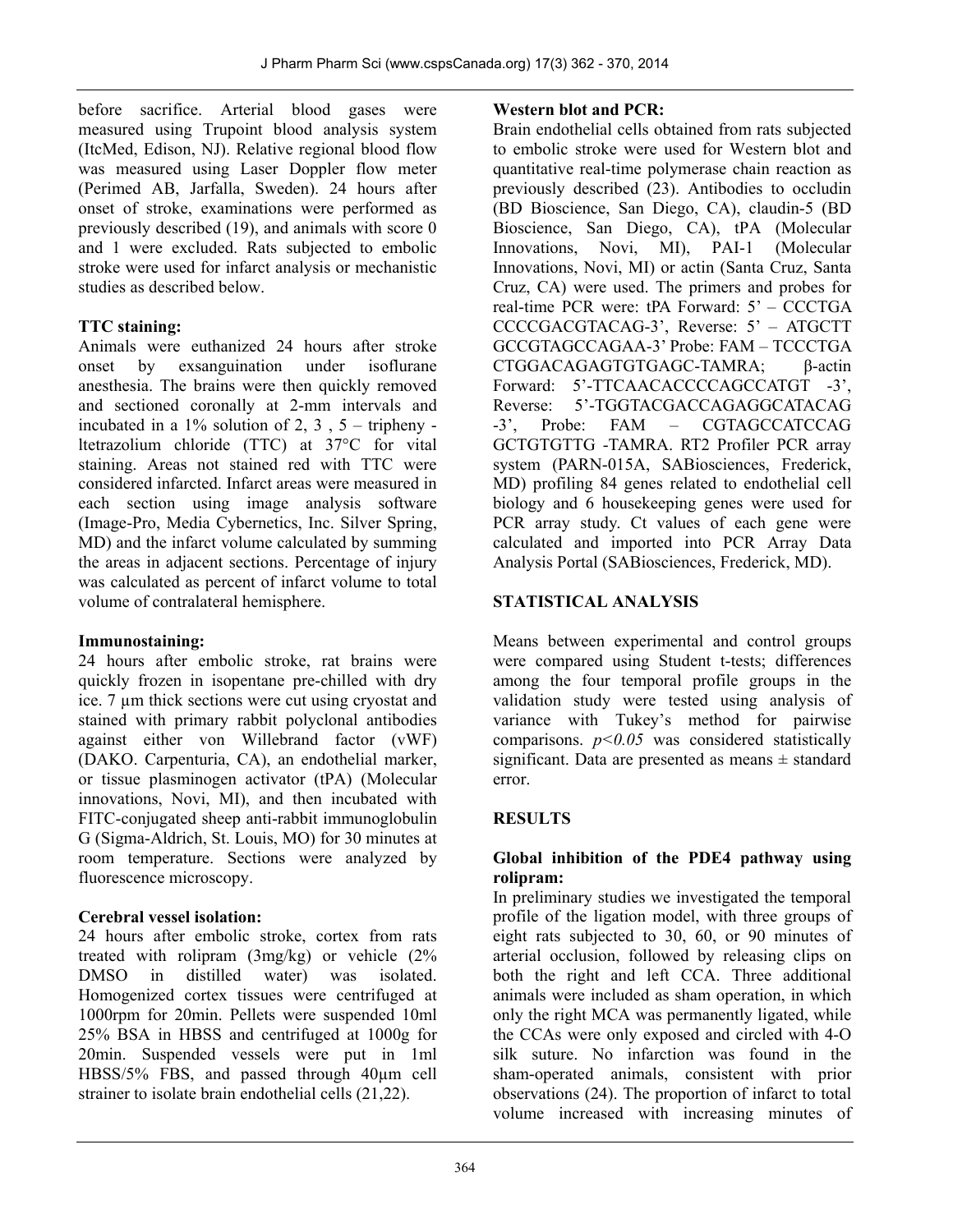ischemia: 1%, 14 % and 26% in the 30, 60 and 90 minute ischemia groups, respectively. The differences between the 30 and 60 minute ischemia groups and between the 30 and 90 minute ischemia groups were statistically significant, and 60 minute occlusion was chosen for the present study.

In the treatment study using the ligation model, all 18 vehicle-treated rats survived transient focal cerebral ischemia, while 3 out of 18 rolipram-treated animals died 8-20 hours after arterial reperfusion. Brain temperature, measured at inner ear, was slightly lower  $(1.8\pm0.1 \degree C)$  at the time of ischemia,  $p<0.001$  and  $1.7\pm0.1$  °C at the time of reperfusion,  $p<0.001$  in rolipram-treated animals compared to vehicle-treated animals (data not shown). The mean percentage of hemisphere infarction in the vehicle-treated animals was 11%±2. Rats subjected to rolipram treatment prior to the onset of transient focal cerebral ischemia had a significantly higher infarct volume  $(25\% \pm 3\%$ , 225% of control,  $p<0.01$ , Figure 1).

In the treatment study using the embolic model, body temperature, blood pressure, blood gas, blood pH and blood flow did not differ after rolipram treatment and experimental stroke compared with pretreatment levels, while regional blood flow decreased significantly  $(53\% \pm 4\%)$  of pretreatment levels, p<0.001) (data not shown). The mean percentage of cerebral infarction in 16 vehicle-treated animals was 23%±3%. The 16 rats subjected to rolipram treatment prior to onset of transient focal cerebral ischemia had significantly larger infarction (32%±2%, 138% of control, p<0.05, Figure 2).

Immunostaining studies demonstrated similar patterns of tPA and fibrin deposition in rolipram-treated and control rats. No significant changes in tPA mRNA by real-time PCR and tPA, PAI-1, claudin-5 or occludin protein by Western blot following rolipram treatment were seen as compared with control. PCR endothelial array analysis of brain vessels of rolipram-treated rats showed no significant changes compared to control animals (data not shown).

## **Inhibition of PDE4D isoform:**

To determine effects of the PDE4D isoforms on infarct size in experimental stroke, we used 6 PDE4D knockout rats and 6 wild-type controls. These animals demonstrated no PDE4D expression by Western blot of cerebral vascular preparation (Figure 3A). The two groups did not differ

significantly in mean infarct volume measured 24 hours after onset of stroke  $(20\pm9\% \text{ vs. } 18\pm6\%$ , Figure 3B).

### **DISCUSSION**

Our results indicate that global inhibition of the PDE4 pathway with rolipram prior to a stroke insult increases infarct size in both the ligation and embolic rat models of experimental stroke, with increases ranging from 138-225% of control. No difference in infarct size was observed between PDE4D knockout and wild-type rats subjected to the embolic stroke model. Our observed effects of global PDE4 and specific PDE4D isoform inhibition thus suggest a role of the PDE4 pathway, independent of the PDE4D isoform, in stroke pathogenesis.

Rolipram  $(4 - 3 - (cyclopentyloxy) - 4 - meth)$ oxyphenyl]-2-pyrrolidinone), one of the most extensively studied PDE4 inhibitors, enhances the availability of intracellular cAMP in the brain by inhibiting its hydrolysis (25). Rolipram has an  $IC_{50}$ of approximately  $1 \mu M$  and shows at least a 100-fold selectivity for PDE4 family (26). Global inhibition of the PDE4 pathway with rolipram treatment in the present study results in increased infarct size suggesting the involvement of the PDE4 pathway in stroke pathogenesis. This finding agrees with other reports that have shown that rolipram treatment exacerbated neuronal injury in experimental stroke (27-29). In addition to cerebral ischemia, reports have shown exacerbation of brain injury by rolipram treatment in other models of CNS disease (30, 31). One possible mechanism for exacerbation of brain injury by cAMP-stimulating agents such as rolipram is induction of compensatory upregulation of certain PDE4 isoforms (32-34) to accelerate cAMP degradation (35, 36). Hence, treatment with rolipram prior to ischemic insult in the present study may have caused an increase in PDE4 activity resulting in exacerbation of ischemic infarction. While there is evidence that inhibition of the PDE4 pathway by rolipram reduces expression of tPA and enhances effects of ischemia in vitro (16), we observed no difference in tPA expression or fibrin deposition in the rolipram treated group. Note that some studies have reported beneficial effects of rolipram in experimental models of stroke (13, 14). Contradictory effects of global inhibition of the PDE4 pathway on experimental stroke outcome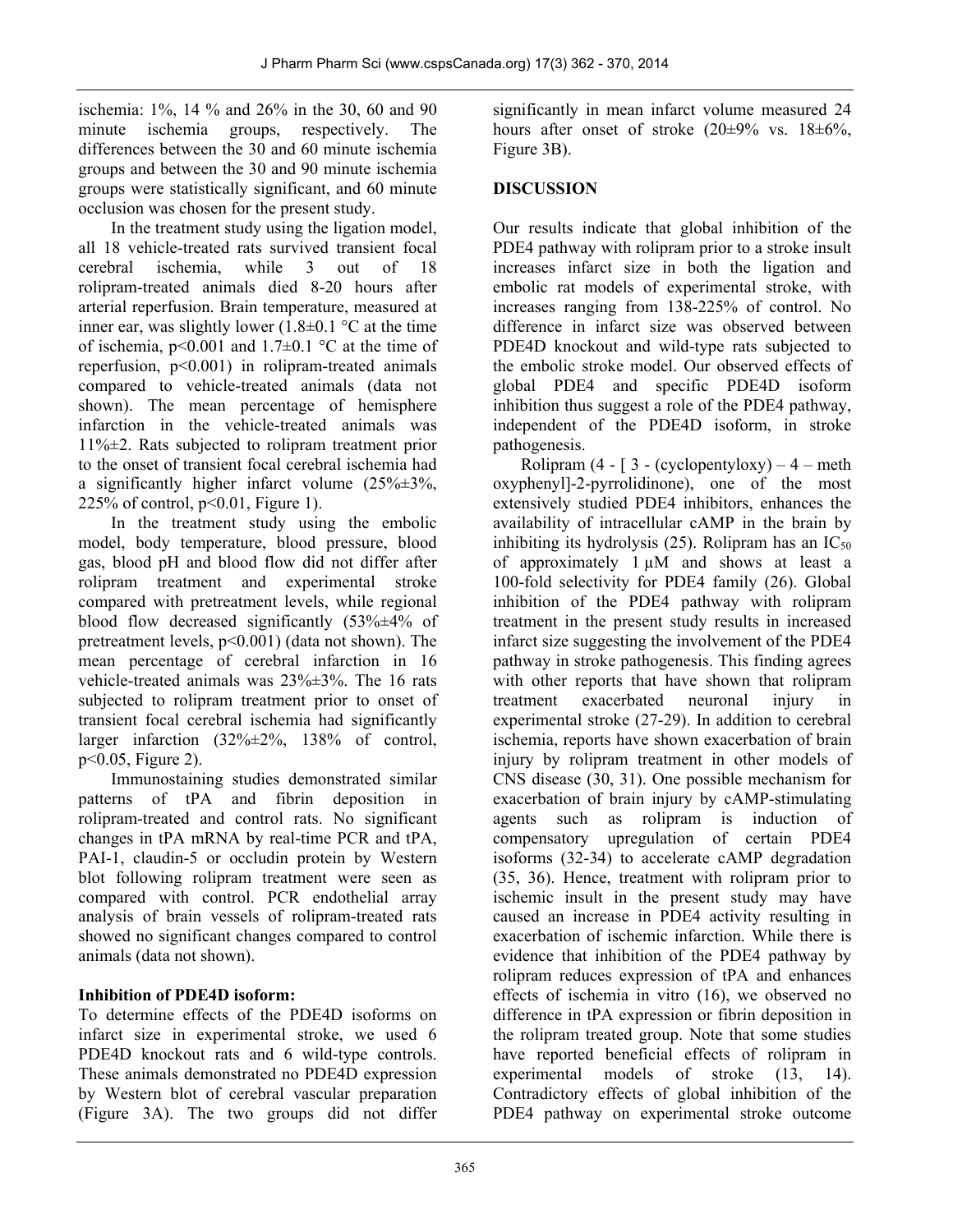may be due to differences in experimental models, designs and brain regions examined. Extending the survival time beyond 24 hours may be necessary to observe protective effects of global inhibition of PDE4 pathway with rolipram.

A role for PDE4D has been suggested in stroke pathogenesis and inhibition of the PDE4D isoform may decrease the risk for stroke in susceptible individuals (2). However, in the present study loss of the PDE4D isoform in knock-out rats did not produce change in infarct size compared to

wild-type controls, suggesting that the PDE4D isoform is unlikely to be involved in stroke pathogenesis. This is consistent with the conflicting literature on the role of the PDE4D isoform in human stroke pathogenesis (3-8). Rolipram on the other hand is known to inhibit all forms of PDE4 including PDE4A, which is highly expressed on the brain microvasculature (15), and it is likely that isoforms other than PDE4D may be involved in exacerbation of stroke injury observed in the present study.



**Figure 1.** Coronal sections of rat brain stained with TTC 24 hours following onset of focal cerebral ischemia using ligation model. A, B, C and D, E, F are sections from vehicle (n=18) and rolipram (n=15) treated animal, respectively. (G) Effects of rolipram treatment on infarct size using ligation model of focal cerebral ischemia. Values are means $\pm SE$ ; \*\*p < 0.01.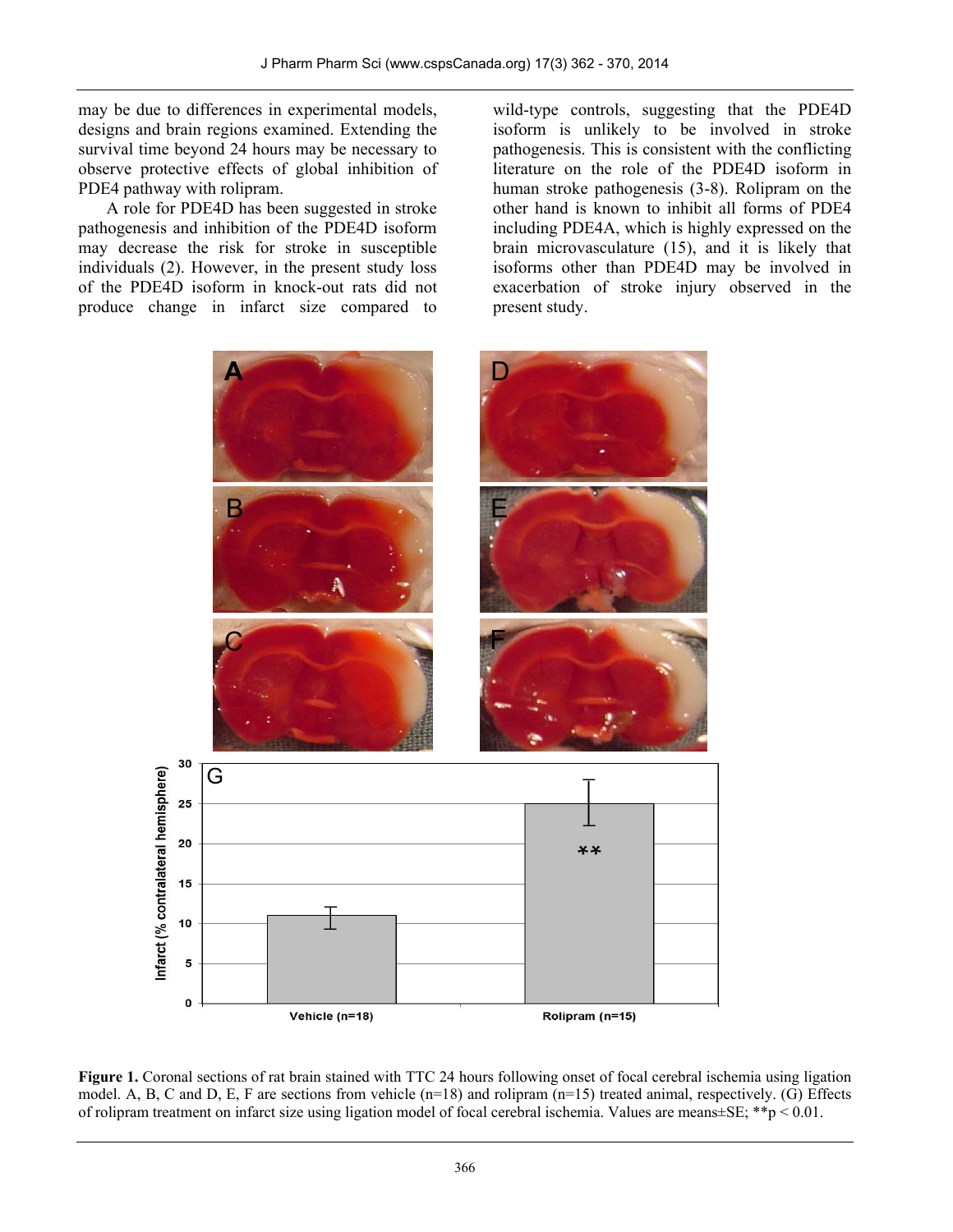

**Figure 2.** Coronal sections of rat brain stained with TTC 24 hours following onset of embolic stroke. A, B and C, D are sections from vehicle  $(n=16)$  and rolipram  $(n=16)$  treated animal, respectively. (E) Effects of rolipram treatment on infarct size with embolic experimental stroke model. Values are means $\pm$ SE; n=16<sup>\*</sup>p < 0.05.

In summary, the present study shows that global inhibition of the PDE4 pathway with rolipram prior to an ischemic insult exacerbates tissue injury in two different models of experimental stroke, supporting a role of the PDE4 pathway in stroke pathogenesis. However, no evidence supporting a role of the PDE4D isoform in stroke pathogenesis was found. This suggests involvement of a different PDE4 isoform in stroke pathogenesis, and further studies are required to determine the association between modulation of other PDE4 isoforms and ischemic stroke risk.

#### **ACKNOWLEDGEMENTS**

This research was supported by the National Institutes of Health research grant NS20989. Dr. Fisher is a recipient of research support from Otsuka Pharmaceutical.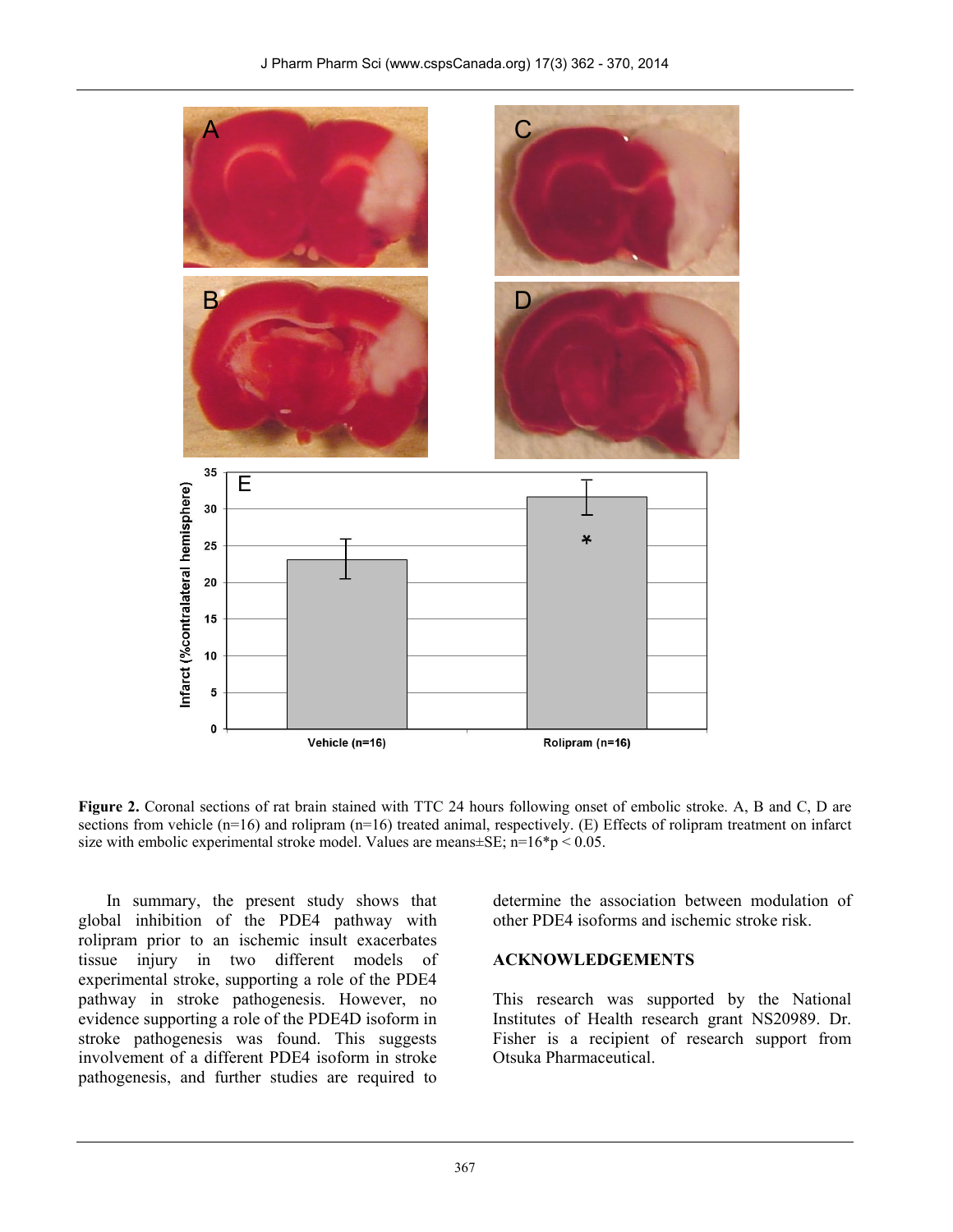

**Figure 3.** A. Measurement of PDE4D protein levels by Western blot of cerebral vascular preparation. PDE4D knockout rats (KO) showed no PDE4D expression compared to wild-type rats (WT). B. Infarct size of PDE4D knockout rat (n=6) compared to wild-type (n=6) control following embolic experimental stroke model. WT: wild-type rats; KO: homozygous knockout rats. Values are means±SE.

#### **REFERENCES**

- 1. Della-Morte D, Guadagni F, Palmirotta R, Testa G, Caso V, Paciaroni M, Abete P, Rengo F, Ferroni P, Sacco RL, Rundek T. Genetics of ischemic stroke, stroke-related risk factors, stroke precursors and treatments.Pharmacogenomics, 2012;13(5):595–613.
- 2. Gretarsdottir S, Thorleifsson G, Reynisdottir ST, Manolescu A, Jonsdottir S, Jonsdottir T, Gudmundsdottir T, Bjarnadottir SM, Einarsson OB, Gudjonsdottir HM, Hawkins M, Gudmundsson G, Gudmundsdottir H, Andrason H, Gudmundsdottir

AS, Sigurdardottir M, Chou TT, Nahmias J, Goss S, Sveinbjörnsdottir S, Valdimarsson EM, Jakobsson F, Agnarsson U, Gudnason V, Thorgeirsson G, Fingerle J, Gurney M, Gudbjartsson D, Frigge ML, Kong A, Stefansson K, Gulcher JR. The gene encoding phosphodiesterase 4D confers risk of ischemic stroke. Nat Genet, 2003;35(2):131-138.

- 3. Munshi A, Babu MS, Kaul S, Shafi G, Anila AN, Alladi S, Jyothy A. Phosphodiesterase 4D (PDE4D) gene variants and the risk of ischemic stroke in a<br>South Indian population. J Neurol Sci, South Indian population. J Neurol Sci, 2009;285:142–145.
- 4. Saleheen D, Bukhari S, Haider SR, Nazir A,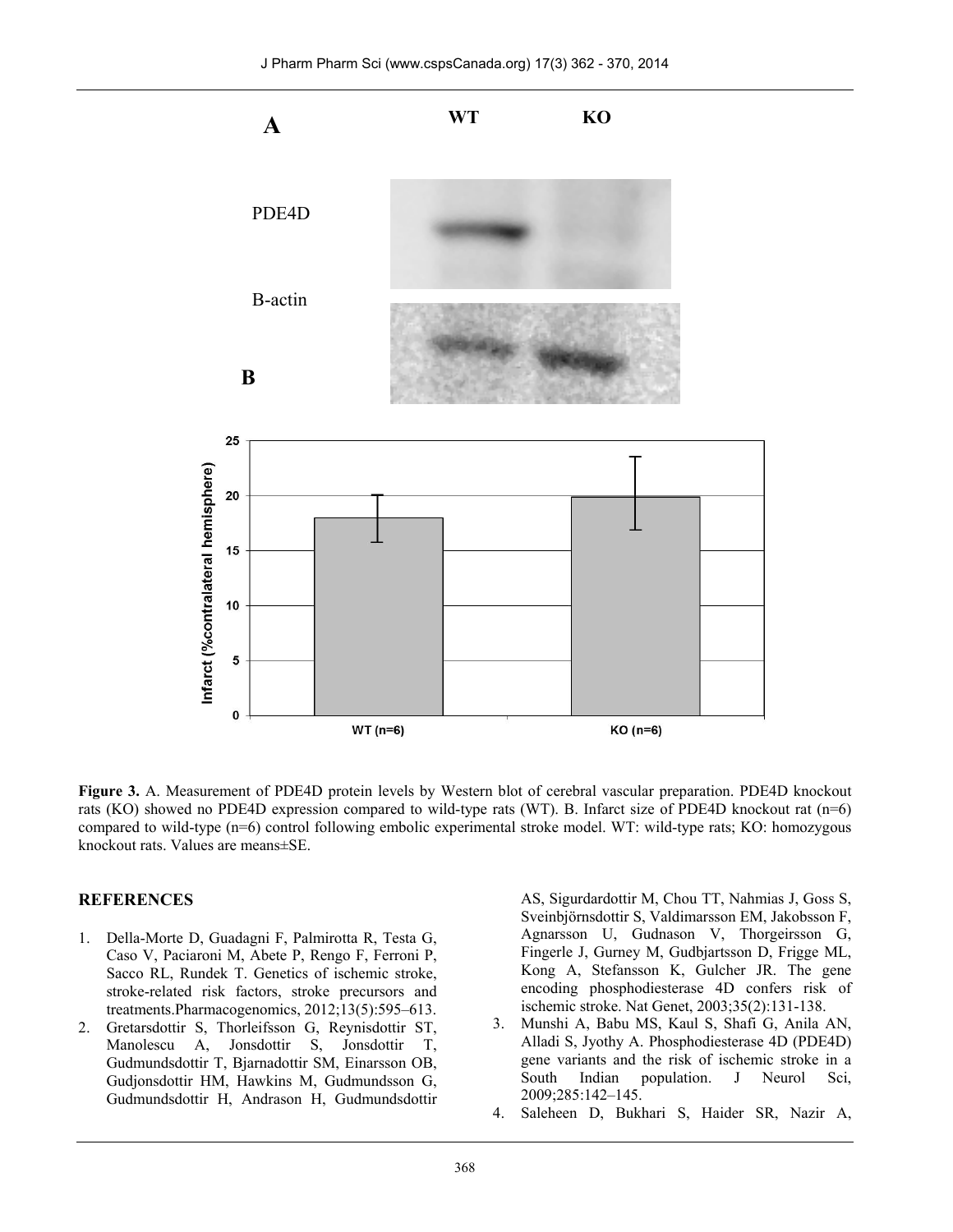Khanum S, Shafqat S, Anis MK, Frossard P. Association of phosphodiesterase 4D gene with ischemic stroke in a Pakistani population. Stroke, 2005;36(10):2275-2277.

- 5. Liu X, Zhu R, Li L, Deng S, Li Q, He Z. Genetic Polymorphism in PDE4D gene and risk of ischemic stroke in Chinese population: a meta-analysis. P 2013 Jun 17;8(6):e66374.
- 6. Staton JM, Sayer MS, Hankey GJ, Attia J, Thakkinstian A, Yi Q, Cole VJ, Baker R, Eikelboom JW. Association between phosphodiesterase 4D gene and ischaemic stroke. J Neurol Neurosurg Psychiatry, 2006;77:1067–1069.
- 7. Matsushita T, Kubo M, Yonemoto K, Ninomiya T, Ashikawa K, Liang B, Hata J, Doi Y, Kitazono T, Ibayashi S, Iida M, Kiyohara Y, Nakamura Y. Lack of association between variations of PDE4D and ischemic stroke in the Japanese population. Stroke, 2009;40:1245–1251.
- 8. Kuhlenbaumer G, Berger K, Huge A, Lange E, Kessler C, John U, Funke H, Nabavi DG, Stögbauer F, Ringelstein EB, Stoll M. Evaluation of single nucleotide polymorphisms in the phosphodiesterase 4D gene (PDE4D) and their association with ischaemic stroke in a large German cohort. J Neurol Neurosurg Psychiatry, 2006;77:521–524.
- 9. Lugnier C. Cyclic nucleotide phosphodiesterase (PDE) superfamily: a new target for the development of specific therapeutic agents. Pharmacol Ther, 2006;109(3):366-398.
- 10. Conti M, Beavo J. Biochemistry and physiology of cyclic nucleotide phosphodiesterases: essential components in cyclic nucleotide signaling. Annu Rev Biochem, 2007;76:481-511.
- 11. Blackman BE, Horner K, Heidmann J, Wang D, Richter W, Rich TC, Conti M. PDE4D and PDE4B function in distinct subcellular compartments in mouse embryonic fibroblasts. J Biol Chem, 2011;286(14):12590-12601.
- 12. Alvarez R, Sette C, Yang D, Eglen RM, Wilhelm R, Shelton ER, Conti M. Activation and selective inhibition of a cyclic AMP-specific phosphodiesterase, PDE-4D3. Mol. Pharmacol, 1995;48(4):616-22.
- 13. Kraft P, Schwarz T, Gob E, Heydenreich N, Brede M, Meuth SG, Kleinschnitz C. The phosphodiesterase-4 inhibitor rolipram protects from ischemic stroke in mice by reducing blood–brain-barrier damage, inflammation and thrombosis. Experimental Neurology, 2013; 247:80-90.
- 14. Kato H, Araki T, Itoyama Y, Kogure K. Rolipram, a cyclic AMP-selective phosphodiesterase inhibitor, reduces neuronal damage following cerebral ischemia in the gerbil. Eur J Pharmacol, 1995;272(1):107-110.
- 15. He Z, He B, Behrle BL, Fejleh MP, Cui L, Paule

MG, Greenfield LJ. Ischemia-induced increase in microvascular phosphodiesterase 4D expression in rat hippocampus associated with blood brain barrier permeability: effect of age. ACS Chem Neurosci, 2012; 3(6):428-432.

- 16. Yang F, Liu S, Yu C, Wang SJ, Paganini-Hill A, Fisher MJ. PDE4 regulates tissue plasminogen activator expression of human brain microvascular endothelial cells. Thromb Res, 2012;129(6):750-753
- 17. Buchan AM, Xue D, Slivka A. A new model of temporary focal neocortical ischemia in the rat. Stroke, 1992;23(2):273-279.
- 18. Duverger D, MacKenzie ET. The quantification of cerebral infarction following focal ischemia in the rat: influence of strain, arterial pressure, blood glucose concentration, and age. J Cereb Blood Flow Metab, 1988;8(4):449-461.
- 19. Zhang RL, Chopp M, Zhang ZG, Jiang Q, Ewing JR. A rat model of focal embolic cerebral ischemia. Brain Res, 1997;766(1-2):83-92.
- 20. Kudo M, Aoyama A, Ichimori S, Fukunaga N. An animal model of cerebral infarction. Homologous blood clot emboli in rats. Stroke, 1982;13(4):505-508.
- 21. Ge S, Pachter JS. Isolation and culture of microvascular endothelial cells from murine spinal cord. J Neuroimmunol, 2006;177(1-2):209-214.
- 22. Nakagawa S, Deli MA, Nakao S, Honda M, Hayashi K, Nakaoke R, Kataoka Y, Niwa M. Pericytes from brain microvessels strengthen the barrier integrity in primary cultures of rat brain endothelial cells. Cell Mol Neurobiol, 2007;27(6):687-694.
- 23. Kim JA, Tran ND, Li Z, Yang F, Zhou W, Fisher MJ. Brain endothelial hemostasis regulation by pericytes. J Cereb Blood Flow Metab, 2006; 26(2): 209-217.
- 24. Coyle P. Middle cerebral artery occlusion in the young rat. Stroke, 1982;13(6):855-859.
- 25. Wachtel H. Characteristic behavioural alterations in rats induced by rolipram and other selective adenosine cyclic 3', 5'-monophosphate phosphodiesterase inhibitors. Psychopharmacology, 1982;77:309-316.
- 26. Jacobitz S, McLaughlin MM, Livi GP, Burman M, Torphy TJ. Mapping the functional domains of human recombinant phosphodiesterase 4A: structural requirements for catalytic activity and rolipram binding. Mol Pharmacol, 1996; 50(4): 891-899.
- 27. Tsukada H, Fukumoto D, Nishiyama S, Sato K, Kakiuchi T. Transient focal ischemia affects the cAMP second messenger system and coupled dopamine D1 and 5-HT1A receptors in the living monkey brain: a positron emission tomography study using microdialysis. J Cereb Blood Flow Metab, 2004;24(8):898-906.
- 28. Chang YC, Huang CC, Hung PL, Huang HM.